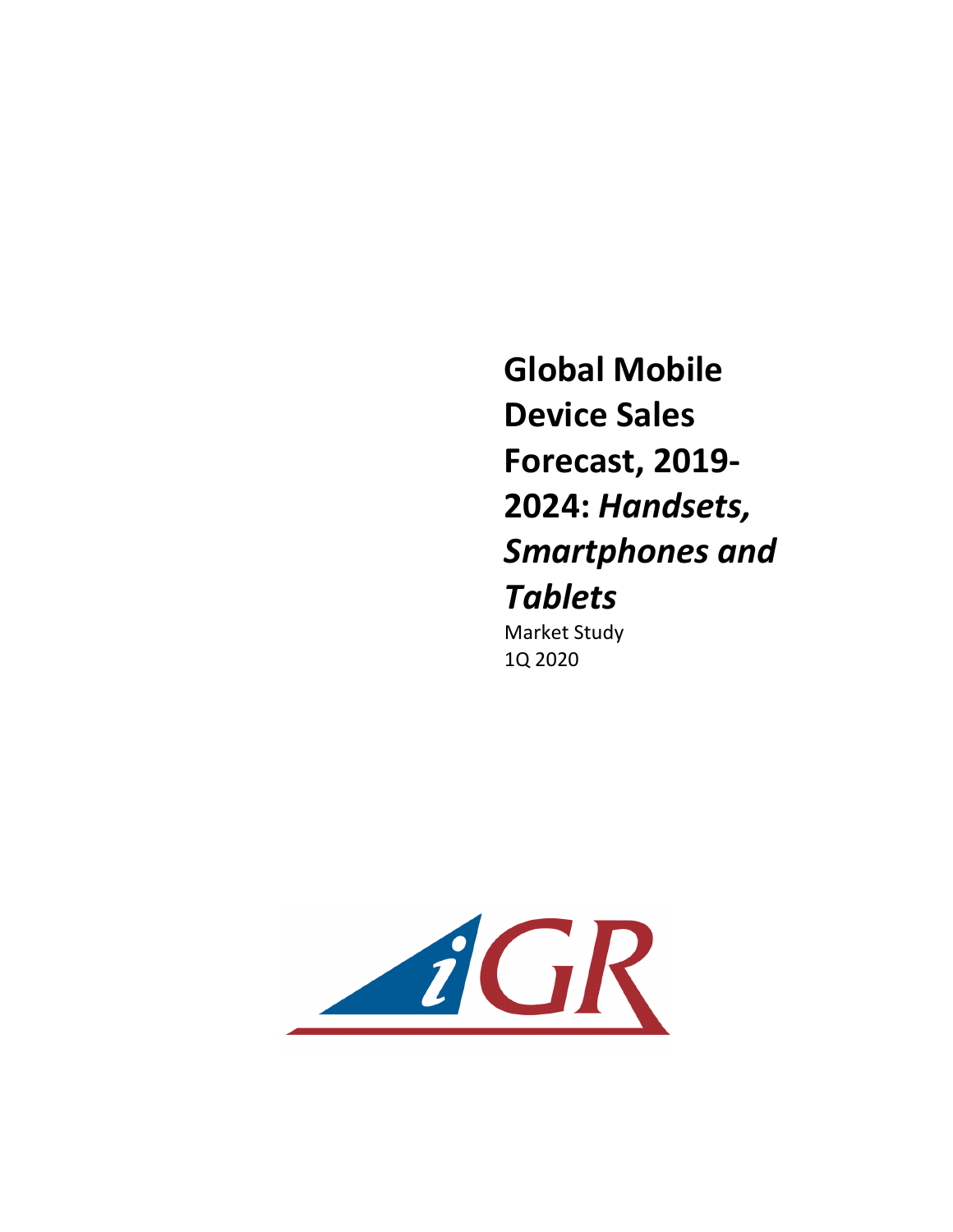

## **Global Mobile Device Sales Forecast, 2019-2024:**  *Handsets, Smartphones and Tablets*

**Market Study** 

Published 1Q 2020 Version 1.0 Report Number: 01Q2020-09

*iG*R 12400 W. Hwy 71 Suite 350 PMB 341 Austin TX 78738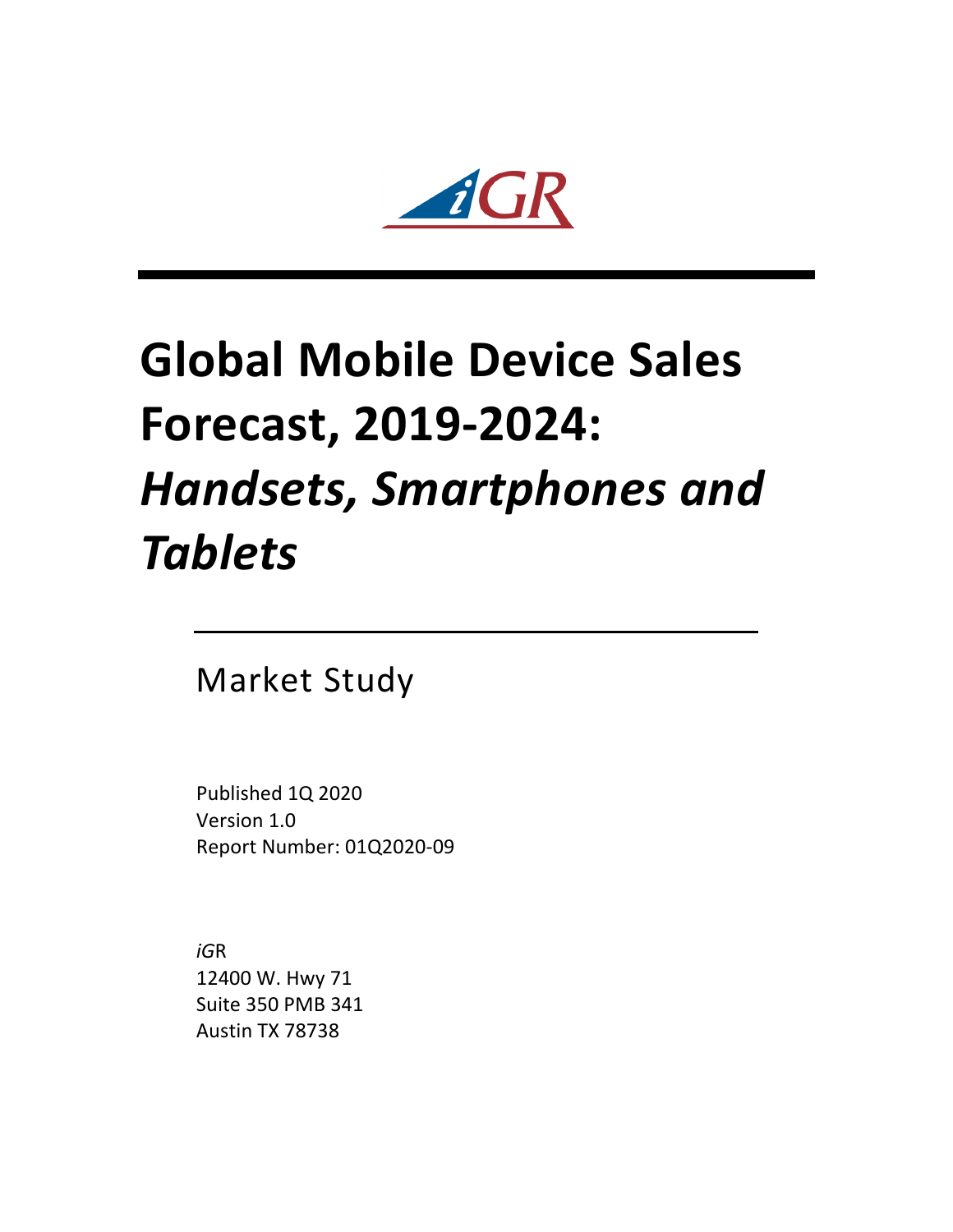## **Table of Contents**

| Table A: Global Mobile Handset Sales as a Percentage of Mobile Connections, 2019-20242<br>Figure A: Global Mobile Handset Sales as a Percentage of Mobile Connections, 2019-2024.2 |  |
|------------------------------------------------------------------------------------------------------------------------------------------------------------------------------------|--|
|                                                                                                                                                                                    |  |
|                                                                                                                                                                                    |  |
|                                                                                                                                                                                    |  |
| Apple.                                                                                                                                                                             |  |
|                                                                                                                                                                                    |  |

Quoting information from an iGillottResearch publication: external - any iGillottResearch information that is to be used in press releases, sales presentations, marketing materials, advertising, or promotional materials requires prior written approval from *iGillottResearch*. *iGillottResearch* reserves the right to deny approval of external usage for any reason. Internal-quoting individual sentences and paragraphs for use in your company's internal communications activities does not require permission from iGillottResearch. The use of large portions or the reproduction of any iGillottResearch document in its entirety does require prior written approval and may have some financial implications. Copyright © 2020 iGillottResearch, Inc. Reproduction is forbidden unless authorized. FOR INFORMATION PLEASE CONTACT IAIN GILLOTT (512) 263-5682.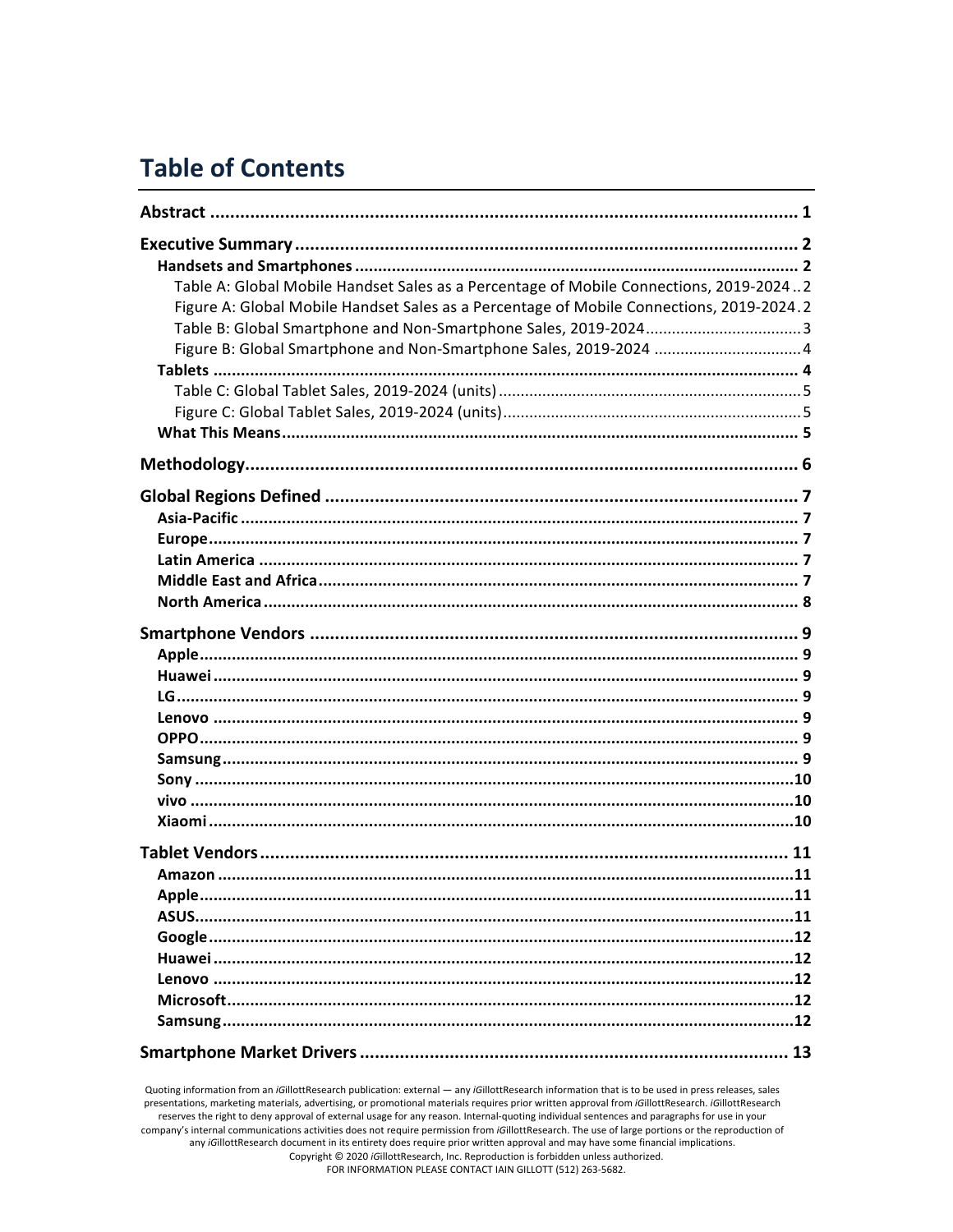| Table 1: Global Mobile Handset Sales as a Percentage of Mobile Connections, 2019-2024 21 |  |
|------------------------------------------------------------------------------------------|--|
| Figure 1: Global Mobile Handset Sales as a Percentage of Mobile Connections, 2019-202421 |  |
| Table 2: Global Mobile Handset Sales by Region, 2019-2024 (units)22                      |  |
| Figure 2: Global Mobile Handset Sales by Region, 2019-2024 (units) 22                    |  |
| Table 3: Global Mobile Handset Sales by Region, 2019-2024 (percentages)  23              |  |
| Figure 3: Global Mobile Handset Sales by Region, 2019-2024 (percentages)23               |  |
|                                                                                          |  |
|                                                                                          |  |
|                                                                                          |  |
|                                                                                          |  |
| Table 5: Global Smartphone Sales Forecast by Region, 2019-2024 (units)25                 |  |
| Figure 5: Global Smartphone Sales Forecast by Region, 2019-2024 (units)25                |  |
| Table 6: Global Smartphone Sales Forecast by Region, 2019-2024 (percent share)26         |  |
| Figure 6: Global Smartphone Sales Forecast by Region, 2019-2024 (percent share) 26       |  |
| Global Smartphone Sales Forecast by Operating System, 2019-202426                        |  |
|                                                                                          |  |
| Figure 7: Global Smartphone OS Sales Forecast, 2019-2024 (units)  27                     |  |
| Table 8: Global Smartphone OS Sales Forecast, 2019-2024 (Percentage Share)28             |  |
| Figure 8: Global Smartphone OS Sales Forecast, 2019-2024 (Percentage Share)28            |  |
|                                                                                          |  |
|                                                                                          |  |
|                                                                                          |  |
| Table 10: Global Tablet Sales by Region, 2019-2024 (percentage shares)30                 |  |
| Figure 10: Global Tablet Sales by Region, 2019-2024 (percentage shares)30                |  |
|                                                                                          |  |

Quoting information from an *iGillottResearch publication: external — any <i>iGillottResearch* information that is to be used in press releases, sales presentations, marketing materials, advertising, or promotional materials requires prior written approval from *iG*illottResearch. *iGillottResearch* reserves the right to deny approval of external usage for any reason. Internal-quoting individual sentences and paragraphs for use in your company's internal communications activities does not require permission from *iG*illottResearch. The use of large portions or the reproduction of any iGillottResearch document in its entirety does require prior written approval and may have some financial implications. Copyright © 2020 *iGillottResearch, Inc. Reproduction* is forbidden unless authorized.

FOR INFORMATION PLEASE CONTACT IAIN GILLOTT (512) 263-5682.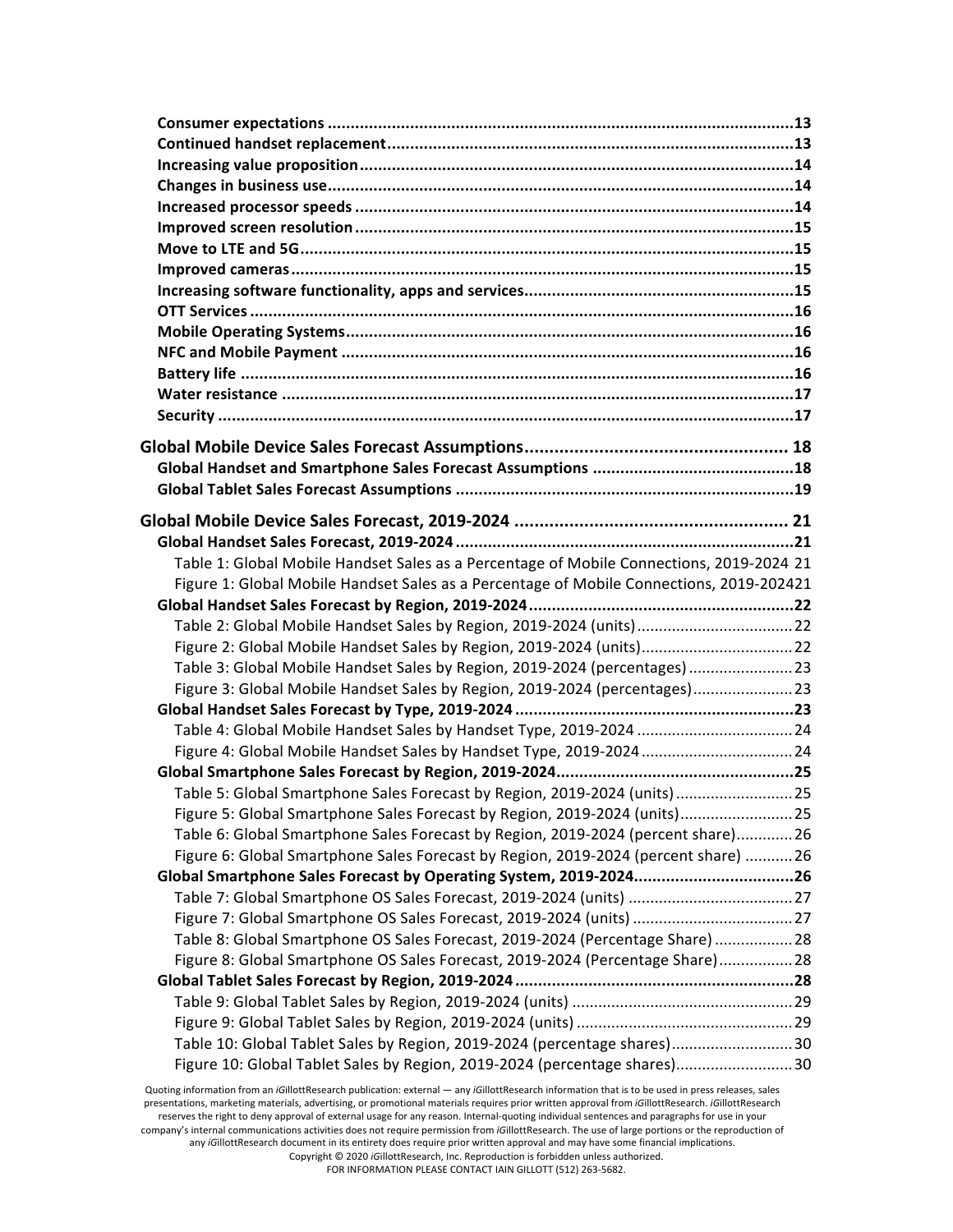| Table 12: Global Tablet OS Sales Forecast, 2019-2024 (Percentage Share)31                                                                                                                                                                                                                              |  |
|--------------------------------------------------------------------------------------------------------------------------------------------------------------------------------------------------------------------------------------------------------------------------------------------------------|--|
| Figure 12: Global Tablet OS Sales Forecast, 2019-2024 (Percentage Share)32                                                                                                                                                                                                                             |  |
|                                                                                                                                                                                                                                                                                                        |  |
|                                                                                                                                                                                                                                                                                                        |  |
| Table 13: North America Mobile Handset Sales as a Percentage of Mobile Connections,                                                                                                                                                                                                                    |  |
|                                                                                                                                                                                                                                                                                                        |  |
| Figure 13: North America Mobile Handset Sales as a Percentage of Mobile Connections,                                                                                                                                                                                                                   |  |
|                                                                                                                                                                                                                                                                                                        |  |
|                                                                                                                                                                                                                                                                                                        |  |
| Table 14: North America Mobile Handset Sales by Handset Type, 2019-202434                                                                                                                                                                                                                              |  |
| Figure 14: North America Mobile Handset Sales by Handset Type, 2019-2024 (units) 35                                                                                                                                                                                                                    |  |
| North America Smartphone Sales Forecast by Operating System, 2019-202435                                                                                                                                                                                                                               |  |
| Table 15: North America Smartphone OS Sales Forecast, 2019-2024 (units) 35                                                                                                                                                                                                                             |  |
| Figure 15: North America Smartphone OS Sales Forecast, 2019-2024 (units)36                                                                                                                                                                                                                             |  |
| Table 16: North America Smartphone OS Forecast, 2019-2024 (Percentage Share)36                                                                                                                                                                                                                         |  |
| Figure 16: North America Smartphone OS Sales Forecast, 2019-2024 (Percentage Share)37                                                                                                                                                                                                                  |  |
|                                                                                                                                                                                                                                                                                                        |  |
|                                                                                                                                                                                                                                                                                                        |  |
|                                                                                                                                                                                                                                                                                                        |  |
| North America Tablet Sales Forecast by Operating System, 2019-2024 38                                                                                                                                                                                                                                  |  |
|                                                                                                                                                                                                                                                                                                        |  |
|                                                                                                                                                                                                                                                                                                        |  |
| Table 19: North America Tablet OS Sales Forecast, 2019-2024 (Percentage Share)39<br>Figure 19: North America Tablet OS Sales Forecast, 2019-2024 (Percentage Share) 40                                                                                                                                 |  |
|                                                                                                                                                                                                                                                                                                        |  |
|                                                                                                                                                                                                                                                                                                        |  |
|                                                                                                                                                                                                                                                                                                        |  |
| Table 20: Latin America Mobile Handset Sales as a Percentage of Mobile Connections,                                                                                                                                                                                                                    |  |
|                                                                                                                                                                                                                                                                                                        |  |
| Figure 20: Latin America Mobile Handset Sales as a Percentage of Mobile Connections,                                                                                                                                                                                                                   |  |
|                                                                                                                                                                                                                                                                                                        |  |
|                                                                                                                                                                                                                                                                                                        |  |
| Table 21: Latin America Mobile Handset Sales by Handset Type, 2019-2024 42                                                                                                                                                                                                                             |  |
| Figure 21: Latin America Mobile Handset Sales by Handset Type, 2019-2024 (units)43                                                                                                                                                                                                                     |  |
| Latin America Smartphone Sales Forecast by Operating System, 2019-2024 43                                                                                                                                                                                                                              |  |
| Table 22: Latin America Smartphone OS Forecast, 2019-2024 (units)44                                                                                                                                                                                                                                    |  |
| Figure 22: Latin America Smartphone OS Forecast, 2019-2024 (units) 44                                                                                                                                                                                                                                  |  |
| Table 23: Latin America Smartphone OS Sales Forecast, 2019-2024 (Percentage Share)  44                                                                                                                                                                                                                 |  |
| Figure 23: Latin America Smartphone OS Sales Forecast, 2019-2024 (Percentage Share)  45                                                                                                                                                                                                                |  |
|                                                                                                                                                                                                                                                                                                        |  |
|                                                                                                                                                                                                                                                                                                        |  |
| Latin America Tablet Sales Forecast by Operating System, 2019-202446                                                                                                                                                                                                                                   |  |
|                                                                                                                                                                                                                                                                                                        |  |
| Quoting information from an iGillottResearch publication: external - any iGillottResearch information that is to be used in press releases, sales<br>presentations, marketing materials, advertising, or promotional materials requires prior written approval from iGillottResearch. iGillottResearch |  |

reserves the right to deny approval of external usage for any reason. Internal-quoting individual sentences and paragraphs for use in your company's internal communications activities does not require permission from *iGillottResearch*. The use of large portions or the reproduction of any iGillottResearch document in its entirety does require prior written approval and may have some financial implications. Copyright © 2020 *iGillottResearch, Inc. Reproduction* is forbidden unless authorized. FOR INFORMATION PLEASE CONTACT IAIN GILLOTT (512) 263-5682.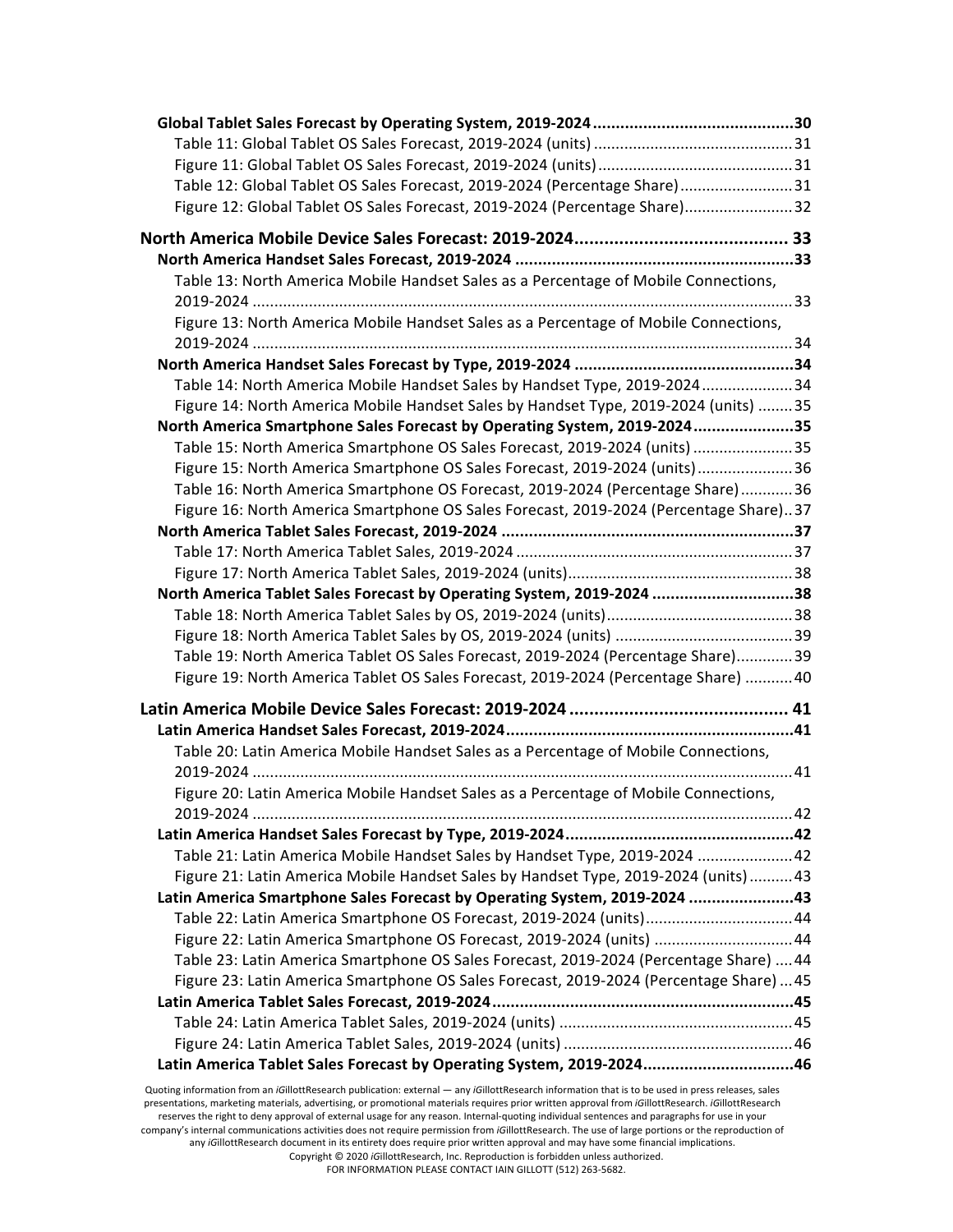| Table 26: Latin America Tablet OS Sales Forecast, 2019-2024 (Percentage Share)  47                                                                |  |
|---------------------------------------------------------------------------------------------------------------------------------------------------|--|
| Figure 26: Latin America Tablet OS Sales Forecast, 2019-2024 (Percentage Share)48                                                                 |  |
|                                                                                                                                                   |  |
|                                                                                                                                                   |  |
| Table 27: Europe Mobile Handset Sales as a Percentage of Mobile Connections, 2019-2024                                                            |  |
| Figure 27: Europe Mobile Handset Sales as a Percentage of Mobile Connections, 2019-2024                                                           |  |
|                                                                                                                                                   |  |
| Table 28: Europe Mobile Handset Sales by Handset Type, 2019-2024 50                                                                               |  |
| Figure 28: Europe Mobile Handset Sales by Handset Type, 2019-2024 (units) 50                                                                      |  |
| Europe Smartphone Sales Forecast by Operating System, 2019-202451                                                                                 |  |
| Table 29: Europe Smartphone OS Sales Forecast, 2019-2024 (units) 51                                                                               |  |
| Figure 29: Europe Smartphone OS Sales Forecast, 2019-2024 (units) 51                                                                              |  |
| Table 30: Europe Smartphone OS Sales Forecast, 2019-2024 (Percentage Share)52                                                                     |  |
| Figure 30: Europe Smartphone OS Sales Forecast, 2019-2024 (Percentage Share)52                                                                    |  |
|                                                                                                                                                   |  |
|                                                                                                                                                   |  |
|                                                                                                                                                   |  |
|                                                                                                                                                   |  |
|                                                                                                                                                   |  |
|                                                                                                                                                   |  |
| Table 33: Europe Tablet OS Sales Forecast, 2019-2024 (Percentage Share)54                                                                         |  |
| Figure 33: Europe Tablet OS Sales Forecast, 2019-2024 (Percentage Share) 55                                                                       |  |
| Middle East and Africa Mobile Device Sales Forecast: 2019-2024  56                                                                                |  |
|                                                                                                                                                   |  |
| Table 34: MEA Mobile Handset Sales as a Percentage of Mobile Connections, 2019-2024.56                                                            |  |
| Figure 34: MEA Mobile Handset Sales as a Percentage of Mobile Connections, 2019-2024 57                                                           |  |
| Middle East and Africa Handset Sales Forecast by Type, 2019-2024 57                                                                               |  |
| Table 35: Middle East and Africa Mobile Handset Sales by Handset Type, 2019-2024 58                                                               |  |
| Figure 35: Middle East and Africa Mobile Handset Sales by Handset Type, 2019-2024 (units)                                                         |  |
| Middle East and Africa Smartphone Sales Forecast by Operating System, 2019-202458                                                                 |  |
|                                                                                                                                                   |  |
| Table 36: Middle East and Africa Smartphone OS Sales Forecast, 2019-2024 (units)59                                                                |  |
| Figure 36: Middle East and Africa Smartphone OS Forecast, 2019-2024 (units) 59                                                                    |  |
| Table 37: Middle East and Africa Smartphone OS Sales Forecast, 2019-2024 (Percentage                                                              |  |
| Figure 37: Middle East and Africa Smartphone OS Sales Forecast, 2019-2024 (Percentage                                                             |  |
|                                                                                                                                                   |  |
|                                                                                                                                                   |  |
|                                                                                                                                                   |  |
|                                                                                                                                                   |  |
| Middle East and Africa Tablet Sales Forecast by Operating System, 2019-202461                                                                     |  |
| Quoting information from an iGillottResearch publication: external - any iGillottResearch information that is to be used in press releases, sales |  |
|                                                                                                                                                   |  |

presentations, marketing materials, advertising, or promotional materials requires prior written approval from *iGillottResearch. iGillottResearch* reserves the right to deny approval of external usage for any reason. Internal-quoting individual sentences and paragraphs for use in your company's internal communications activities does not require permission from *iGillottResearch*. The use of large portions or the reproduction of any iGillottResearch document in its entirety does require prior written approval and may have some financial implications. Copyright © 2020 *iGillottResearch, Inc. Reproduction* is forbidden unless authorized.

FOR INFORMATION PLEASE CONTACT IAIN GILLOTT (512) 263-5682.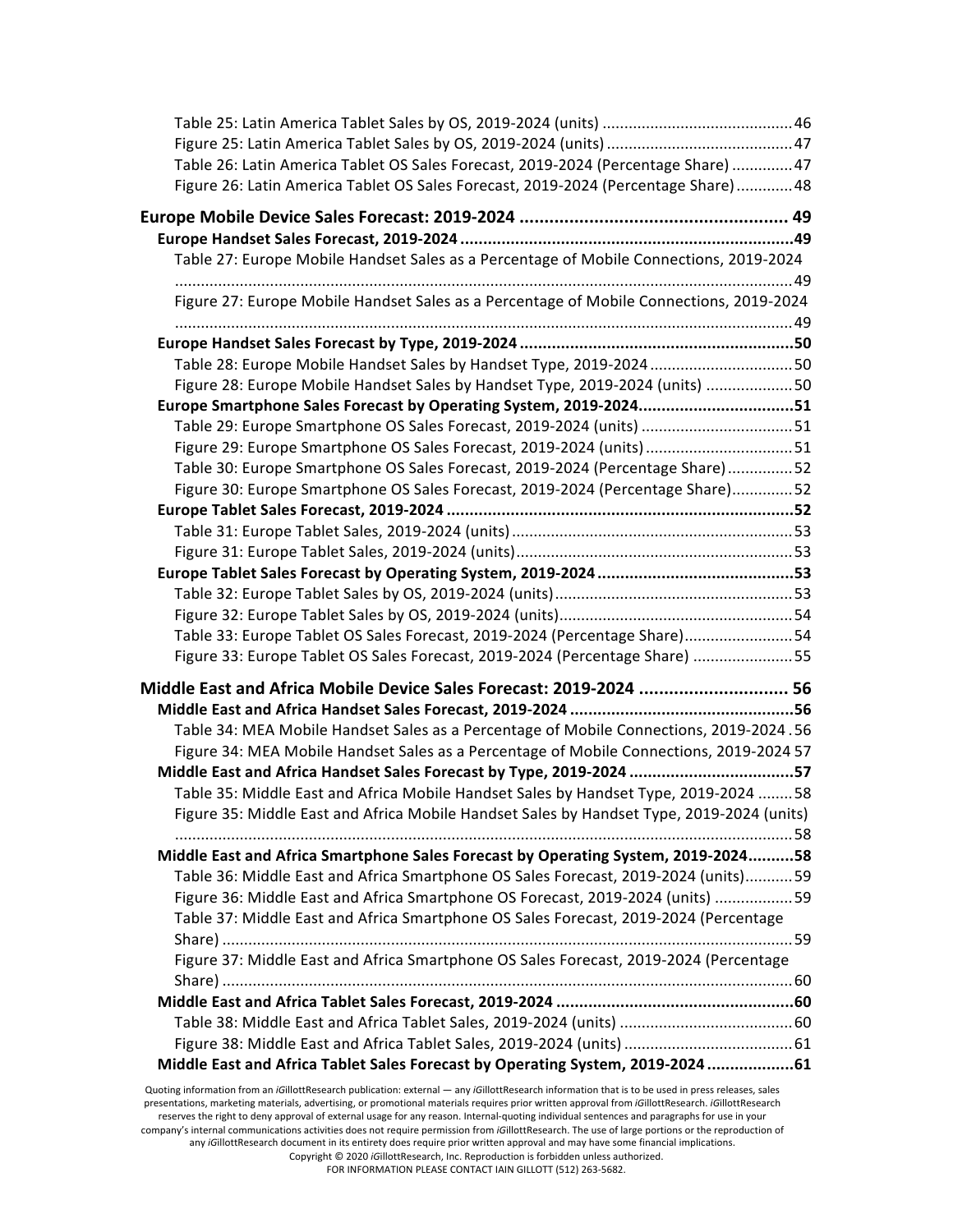| Table 39: Middle East and Africa Tablet Sales by OS, 2019-2024 (units)  61                 |  |
|--------------------------------------------------------------------------------------------|--|
| Figure 39: Middle East and Africa Tablet Sales by OS, 2019-2024 (units) 62                 |  |
| Table 40: Middle East and Africa Tablet OS Sales Forecast, 2019-2024 (Percentage Share) 62 |  |
| Figure 40: Middle East and Africa Tablet OS Sales Forecast, 2019-2024 (Percentage Share)   |  |
|                                                                                            |  |
|                                                                                            |  |
|                                                                                            |  |
| Table 41: Asia-Pacific Mobile Handset Sales as a Percentage of Mobile Connections, 2019-   |  |
|                                                                                            |  |
| Figure 41: Asia-Pacific Mobile Handset Sales as a Percentage of Mobile Connections, 2019-  |  |
|                                                                                            |  |
|                                                                                            |  |
| Table 42: Asia-Pacific Mobile Handset Sales by Handset Type, 2019-2024 65                  |  |
| Figure 42: Asia-Pacific Mobile Handset Sales by Handset Type, 2019-2024 (units)66          |  |
| Asia-Pacific Smartphone Sales Forecast by Operating System, 2019-202466                    |  |
| Table 43: Asia-Pacific Smartphone OS Sales Forecast, 2019-2024 (units) 67                  |  |
| Figure 43: Asia-Pacific Smartphone OS Sales Forecast, 2019-2024 (units)  67                |  |
| Table 44: Asia-Pacific Smartphone OS Sales Forecast, 2019-2024 (Percentage Share)  67      |  |
| Figure 44: Asia-Pacific Smartphone OS Forecast, 2019-2024 (Percentage Share) 68            |  |
|                                                                                            |  |
|                                                                                            |  |
|                                                                                            |  |
| Asia-Pacific Tablet Sales Forecast by Operating System, 2019-2024 69                       |  |
|                                                                                            |  |
|                                                                                            |  |
| Table 47: Asia-Pacific Tablet OS Sales Forecast, 2019-2024 (Percentage Share)  70          |  |
| Figure 47: Asia-Pacific Tablet OS Sales Forecast, 2019-2024 (Percentage Share)71           |  |
|                                                                                            |  |
|                                                                                            |  |
|                                                                                            |  |
|                                                                                            |  |